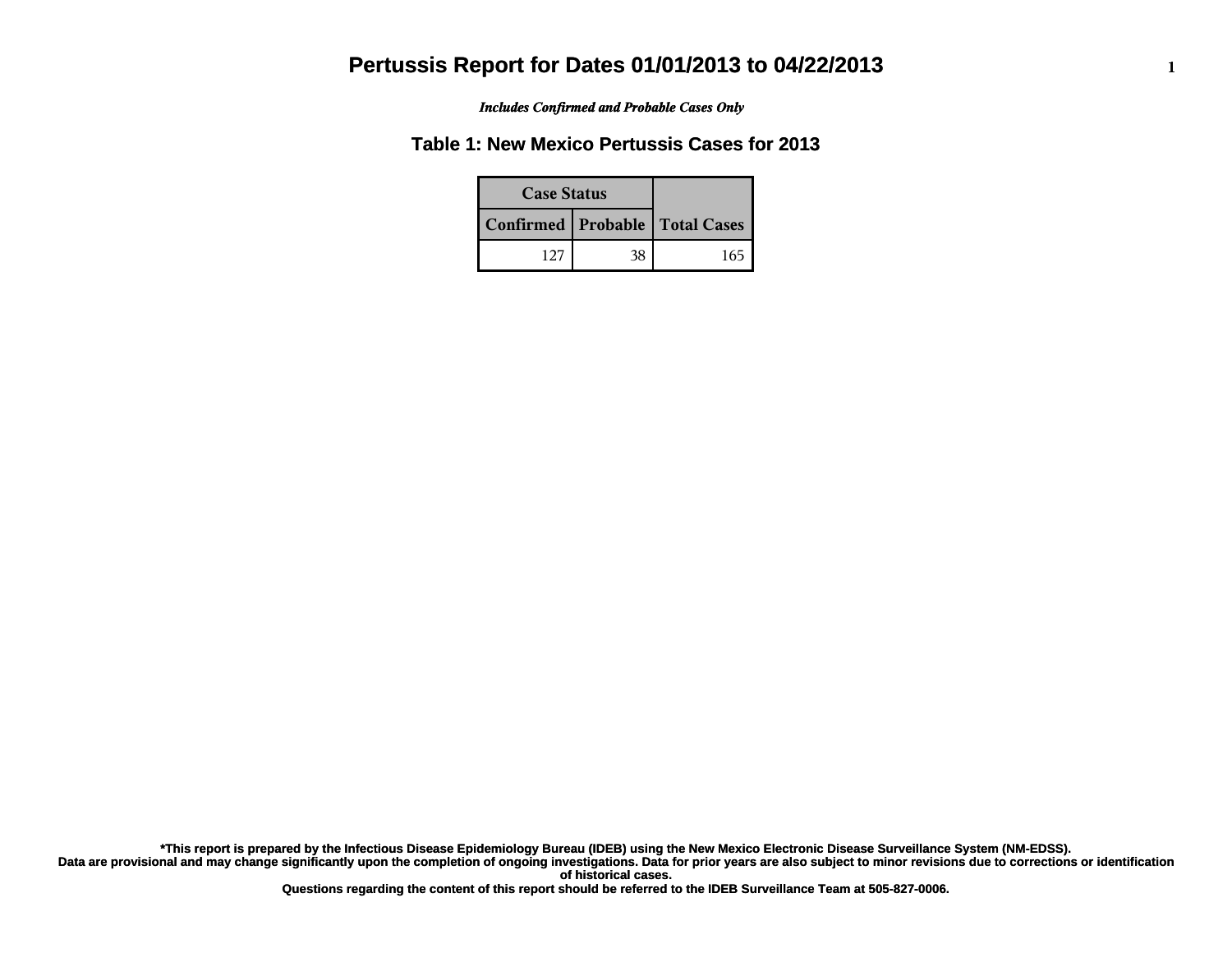#### *Includes Confirmed and Probable Cases Only*

## **Table 2: Pertussis Cases by County**

| <b>County Name</b>       | Case<br><b>Number</b> | Percent<br>of Total<br><b>Cases</b> | Incidence<br>per<br>100,000 |
|--------------------------|-----------------------|-------------------------------------|-----------------------------|
| <b>Bernalillo County</b> | 76                    | 46.1                                | 11.4                        |
| <b>Chaves County</b>     | $\overline{2}$        | 1.2                                 | 3.0                         |
| Colfax County            | 7                     | 4.2                                 | 51.0                        |
| <b>Eddy County</b>       | 5                     | 3.0                                 | 9.3                         |
| <b>Grant County</b>      | $\overline{2}$        | 1.2                                 | 6.8                         |
| Guadalupe County         | $\overline{2}$        | 1.2                                 |                             |
| Lea County               | 9                     | 5.5                                 | 13.9                        |
| Los Alamos County        | 15                    | 9.1                                 | 83.6                        |
| <b>McKinley County</b>   | $\overline{2}$        | 1.2                                 | 2.8                         |
| Quay County              | $\overline{2}$        | 1.2                                 | 22.2                        |
| Rio Arriba County        | 5                     | 3.0                                 | 12.4                        |
| San Juan County          | 8                     | 4.8                                 | 6.1                         |
| San Miguel County        | $\mathbf{1}$          | 0.6                                 | 3.4                         |
| Sandoval County          | 3                     | 1.8                                 | 2.3                         |
| Santa Fe County          | 8                     | 4.8                                 | 5.5                         |
| Sierra County            | $\overline{2}$        | 1.2                                 | 16.7                        |
| <b>Taos County</b>       | 4                     | 2.4                                 | 12.1                        |
| <b>Union County</b>      | 1                     | 0.6                                 |                             |
| Unknown                  | $\overline{2}$        | 1.2                                 |                             |
| Valencia County          | 9                     | 5.5                                 | 11.7                        |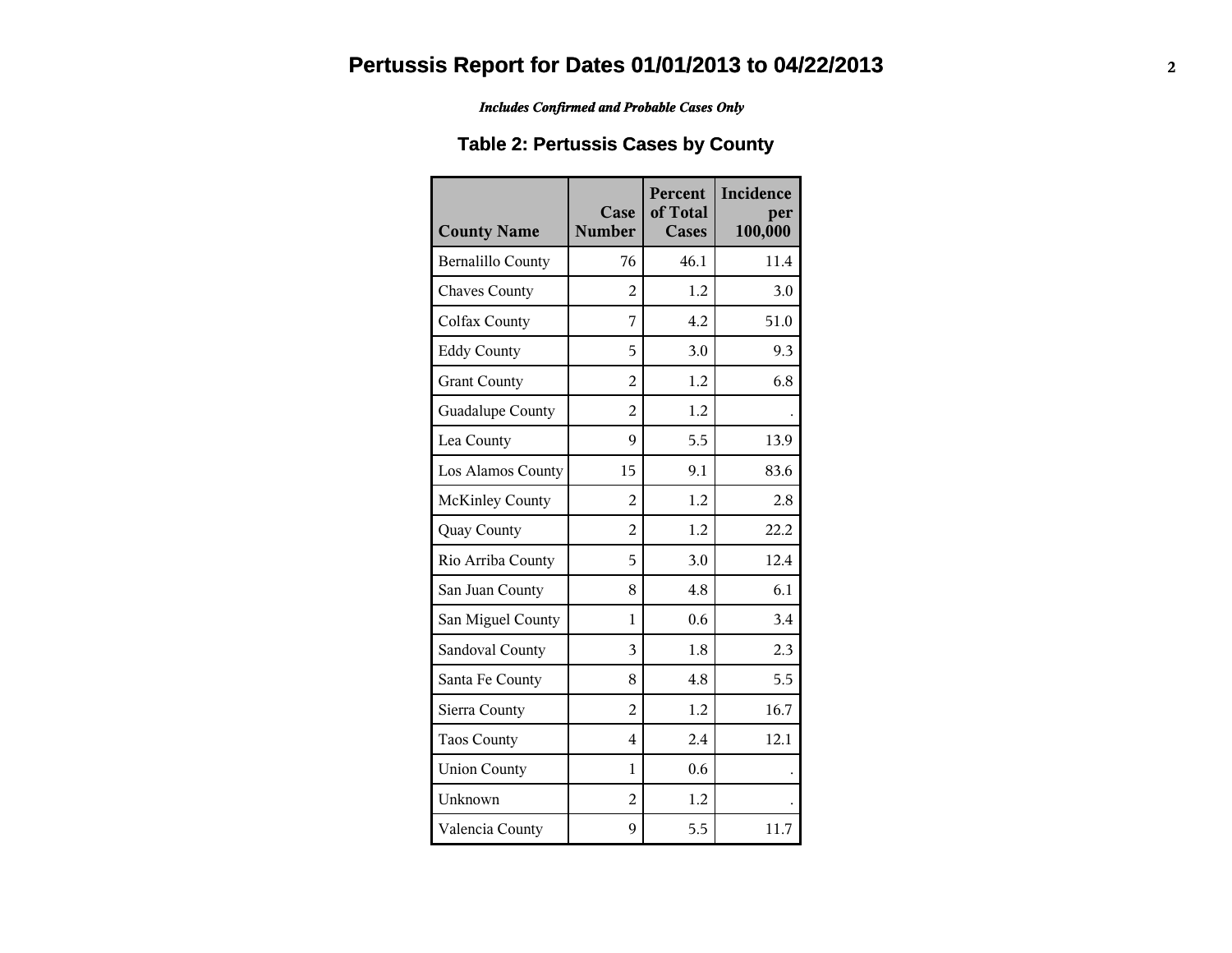*Includes Confirmed and Probable Cases Only*

### **Table 3: Pertussis Cases by Age Group**

| <b>Age Group</b>  | Case<br><b>Number</b> | <b>Percent</b> |
|-------------------|-----------------------|----------------|
| $<$ 1 Year        | 13                    | 7.9            |
| 1 to 5 Years      | 15                    | 9.1            |
| 6 to 10 Years     | 46                    | 27.9           |
| 11 to 18 Years    | 41                    | 24.8           |
| 19 to 65 Years    | 47                    | 28.5           |
| 65 Years or Older | 3                     | 1.8            |

**Data are provisional and may change significantly upon the completion of ongoing investigations. Data for prior years are also subject to minor revisions due to corrections or identification of historical cases. \*This report is prepared by the Infectious Disease Epidemiology Bureau (IDEB) using the New Mexico Electronic Disease Surveillance System (NM-EDSS).**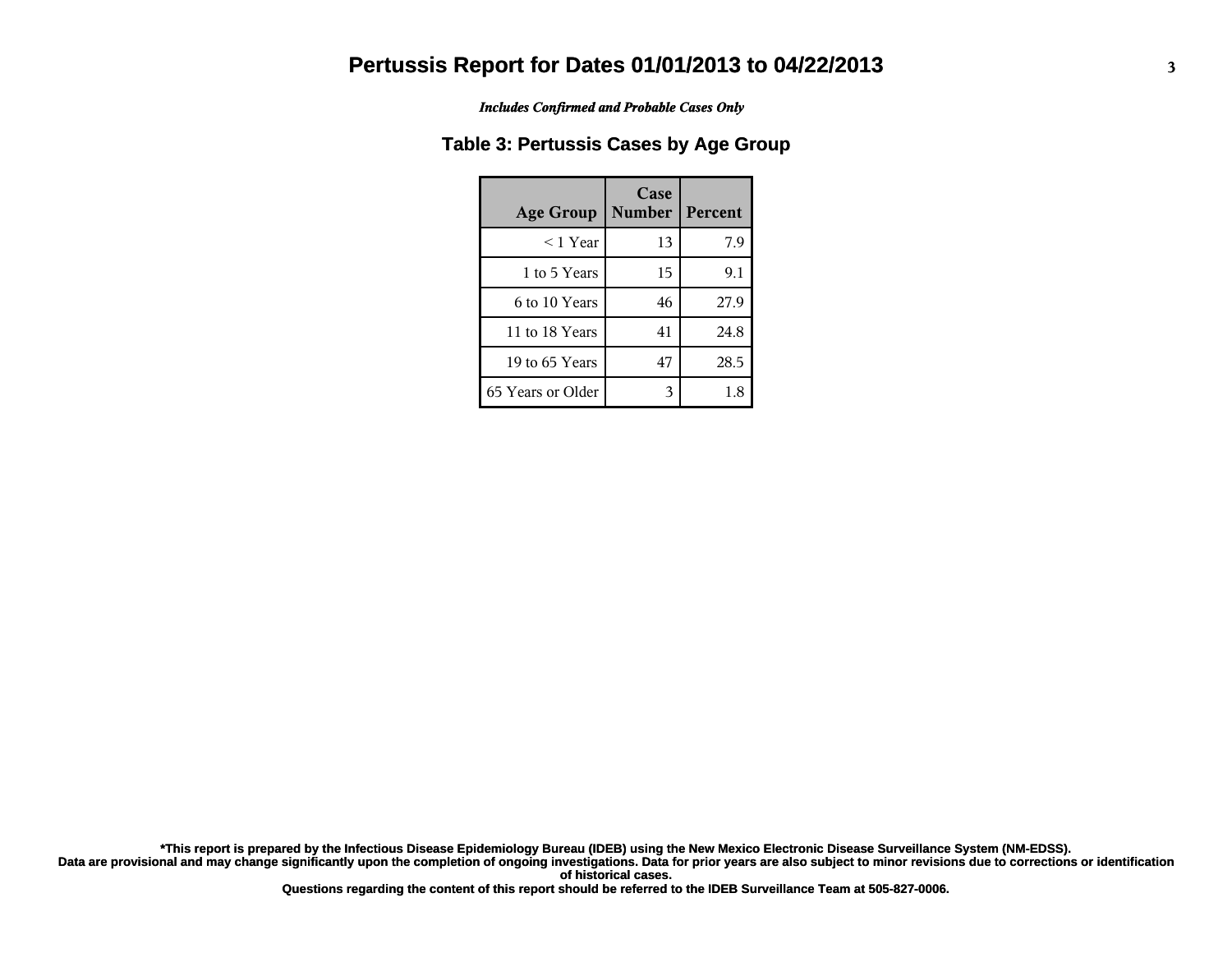*Includes Confirmed and Probable Cases Only*

#### **Table 4: Pertussis Cases by Race/Ethnicity**

| <b>Race/Ethnicity</b>             | Case<br><b>Number</b> | Percent |
|-----------------------------------|-----------------------|---------|
| American Indian or Alaska Nativel | 6                     | 3.6     |
| Black or African American         | 5                     | 3.0     |
| Hispanic                          | 89                    | 53.9    |
| White                             | 61                    | 37.0    |
| Multi-race                        |                       | 0.6     |
| Unknown/Missing                   | 3                     | 1.8     |

**Data are provisional and may change significantly upon the completion of ongoing investigations. Data for prior years are also subject to minor revisions due to corrections or identification of historical cases. \*This report is prepared by the Infectious Disease Epidemiology Bureau (IDEB) using the New Mexico Electronic Disease Surveillance System (NM-EDSS).**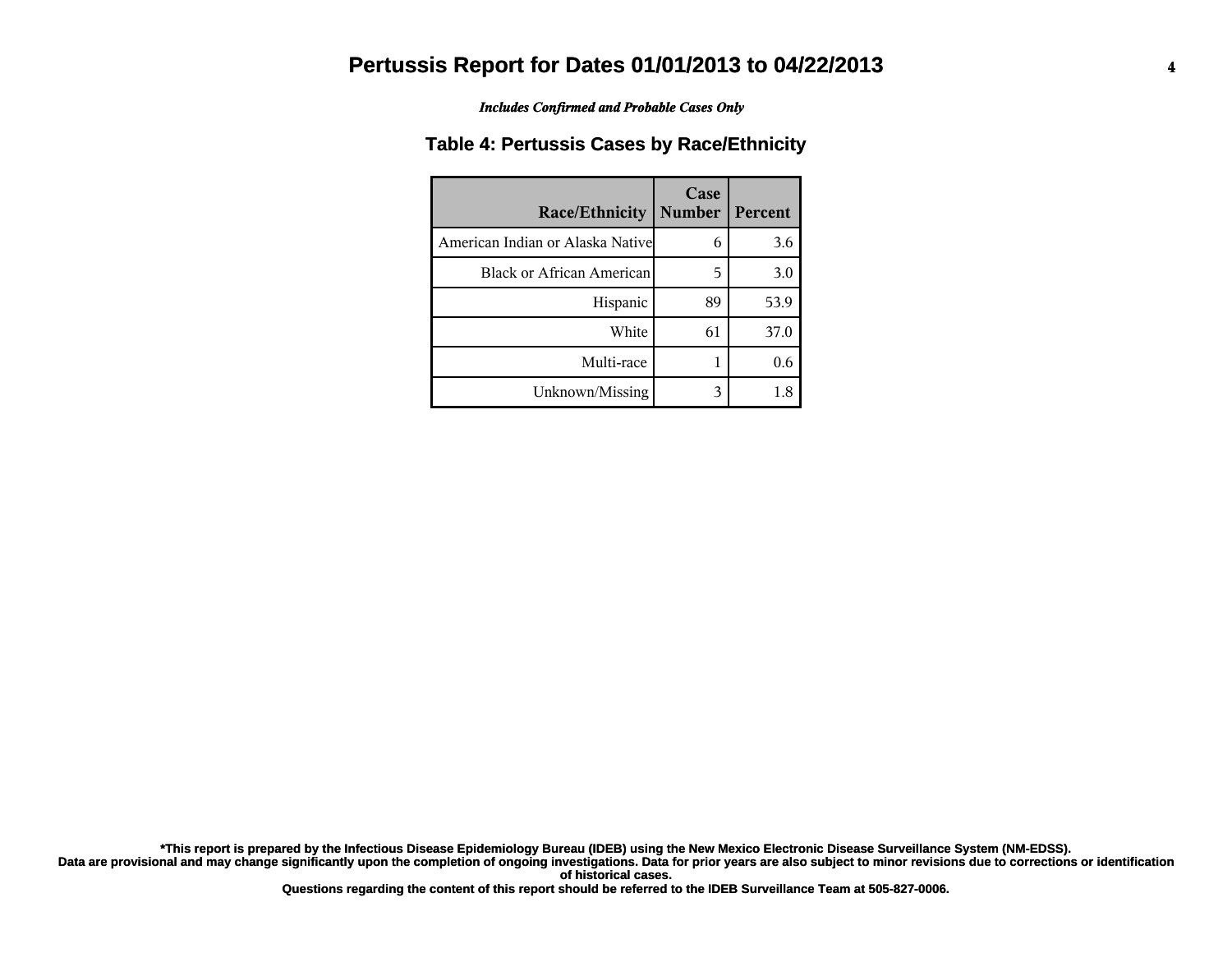*Includes Confirmed and Probable Cases Only*

#### **Table 5: Cases of Pertussis by Race/Ethnicity**

|                                  | <b>Ethnicity</b>         |                                        |                            |        |  |
|----------------------------------|--------------------------|----------------------------------------|----------------------------|--------|--|
| Race                             | Hispanic<br>or<br>Latino | <b>Not</b><br>Hispanic<br>or<br>Latino | Unknown/<br><b>Missing</b> | Total  |  |
| American Indian or Alaska Native | 1                        | 5                                      | $\Omega$                   | 6      |  |
|                                  | 0.61                     | 3.03                                   | 0.00                       | 3.64   |  |
| <b>Black or African American</b> | $\mathfrak{D}$           | 3                                      | $\Omega$                   | 5      |  |
|                                  | 1.21                     | 1.82                                   | 0.00                       | 3.03   |  |
| White                            | 70                       | 60                                     | 1                          | 131    |  |
|                                  | 42.42                    | 36.36                                  | 0.61                       | 79.39  |  |
| Multi-race                       | $\Omega$<br>0.00         | 1<br>0.61                              | $\Omega$<br>0.00           | 0.61   |  |
| <b>Unknown/Missing</b>           | 19                       | $\Omega$                               | 3                          | 22     |  |
|                                  | 11.52                    | 0.00                                   | 1.82                       | 13.33  |  |
| <b>Total</b>                     | 92                       | 69                                     | 4                          | 165    |  |
|                                  | 55.76                    | 41.82                                  | 2.42                       | 100.00 |  |

**\*This report is prepared by the Infectious Disease Epidemiology Bureau (IDEB) using the New Mexico Electronic Disease Surveillance System (NM-EDSS).**

**Data are provisional and may change significantly upon the completion of ongoing investigations. Data for prior years are also subject to minor revisions due to corrections or identification of historical cases.**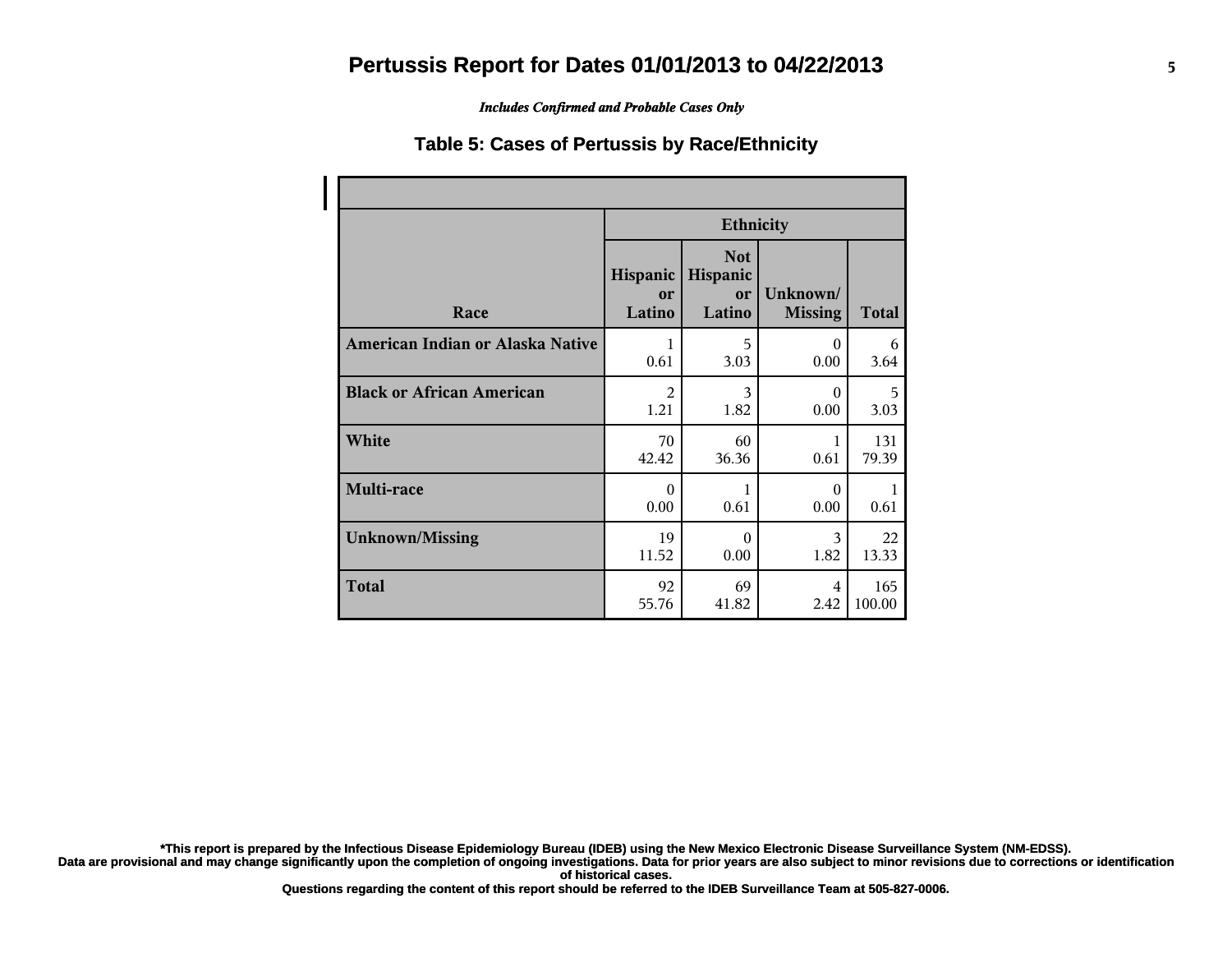*Includes Confirmed and Probable Cases Only*

#### **Table 6: Pertussis Cases by Sex**

| Gender | Case<br><b>Number</b> | Percent |
|--------|-----------------------|---------|
| Female | 93                    | 56.4    |
| Male   | 72                    | 43.6    |

**Data are provisional and may change significantly upon the completion of ongoing investigations. Data for prior years are also subject to minor revisions due to corrections or identification of historical cases. \*This report is prepared by the Infectious Disease Epidemiology Bureau (IDEB) using the New Mexico Electronic Disease Surveillance System (NM-EDSS).**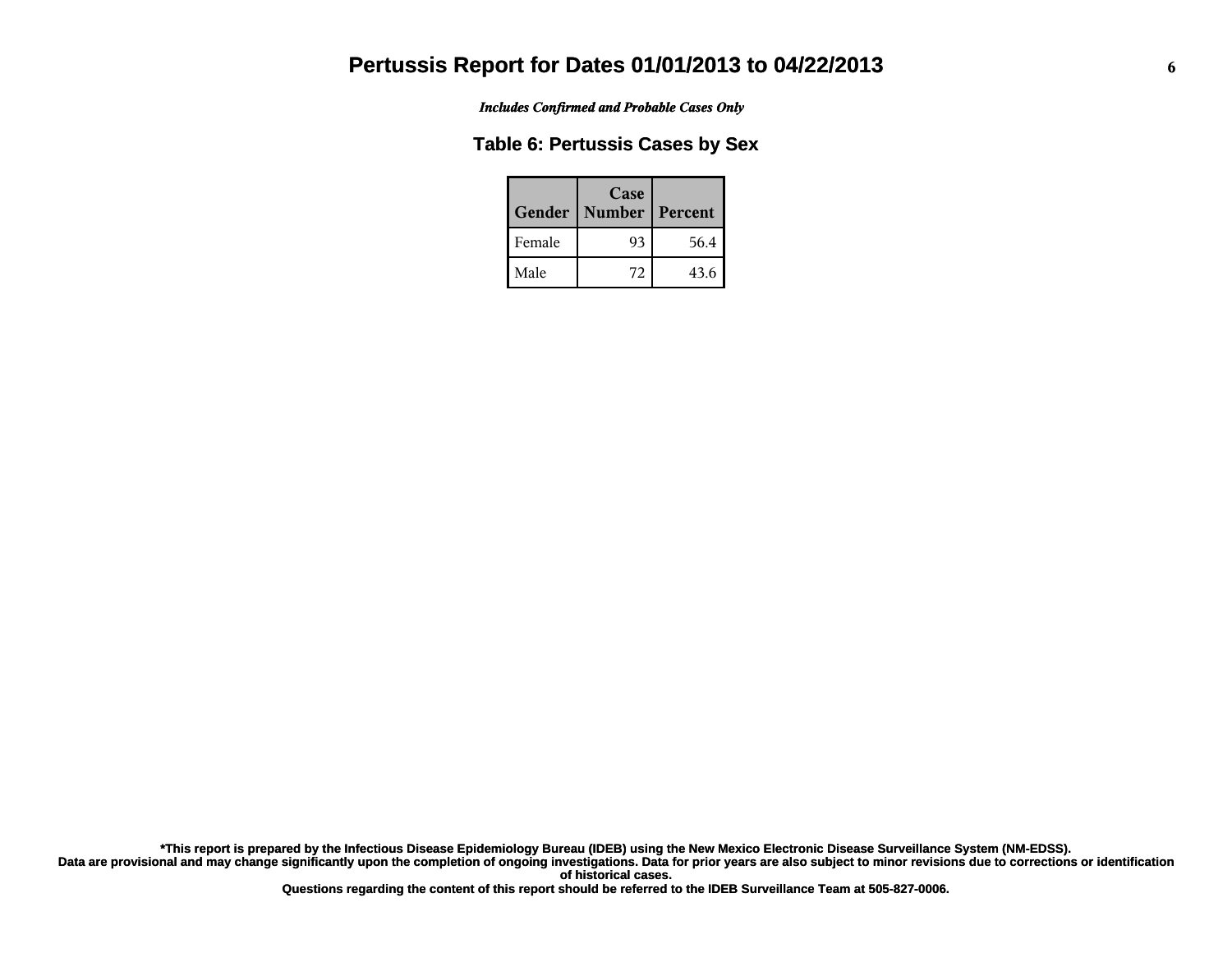#### *Includes Confirmed and Probable Cases Only*

#### **Table 7: Hospitalizations of Pertussis Cases**

|       | <b>Yes</b> | No    |         |  |
|-------|------------|-------|---------|--|
| Count | Percent    | Count | Percent |  |
|       | 5.5        | 155   | 94.5    |  |

**Data are provisional and may change significantly upon the completion of ongoing investigations. Data for prior years are also subject to minor revisions due to corrections or identification of historical cases. \*This report is prepared by the Infectious Disease Epidemiology Bureau (IDEB) using the New Mexico Electronic Disease Surveillance System (NM-EDSS).**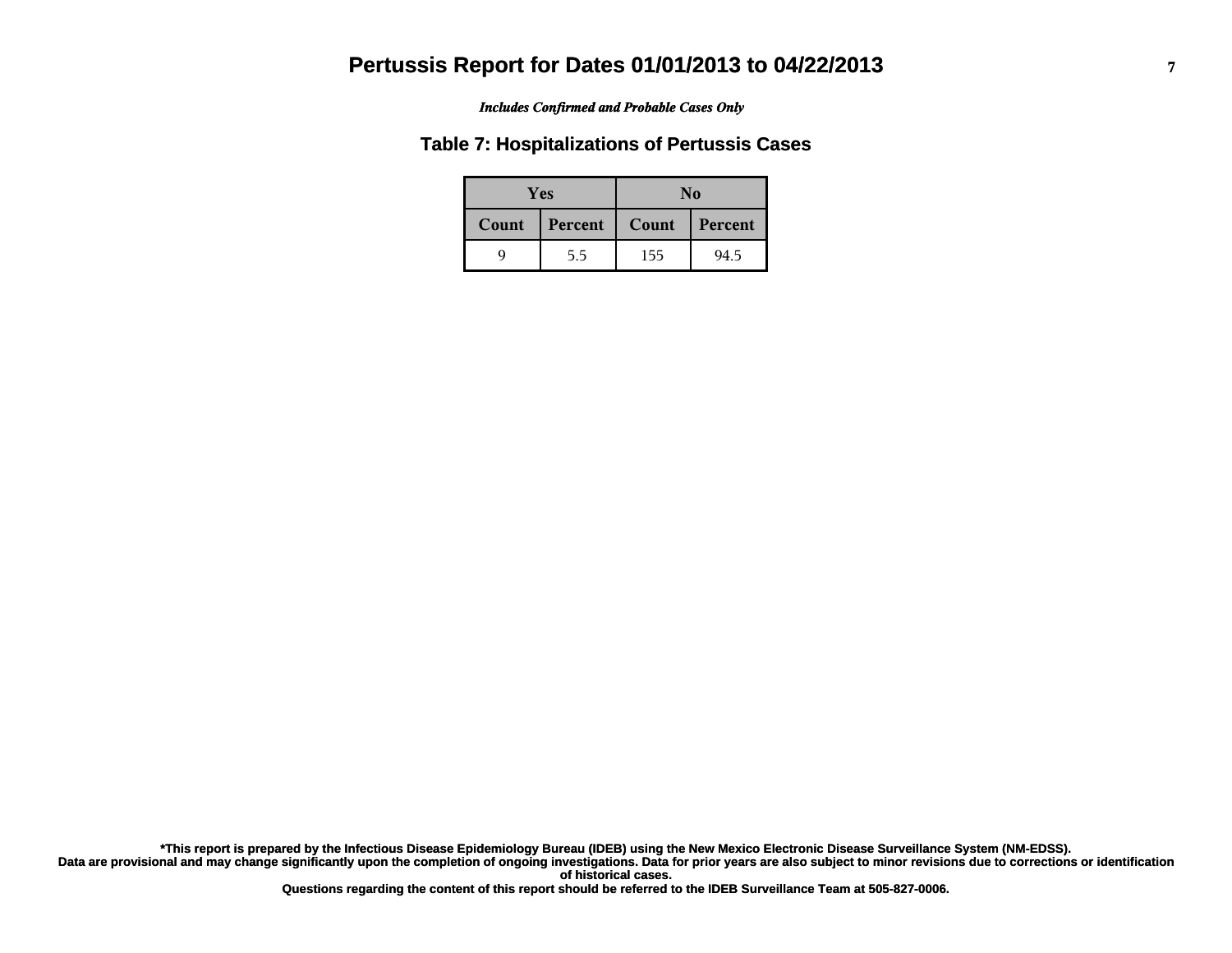*Includes Confirmed and Probable Cases Only*

# **Table 8: Cases of Pertussis by Hospitalization and Age Group**

|                          | <b>Hospitalized Cases</b>                               |              |                  |     |  |  |
|--------------------------|---------------------------------------------------------|--------------|------------------|-----|--|--|
| <b>Age Group</b>         | <b>Unknown</b><br><b>Total</b><br>Yes<br>N <sub>o</sub> |              |                  |     |  |  |
| $<$ 1 Year               | 6<br>46.15                                              | 7<br>53.85   | 0<br>0.00        | 13  |  |  |
| 1 to 5 Years             | 0<br>0.00                                               | 15<br>100.00 | $\Omega$<br>0.00 | 15  |  |  |
| 6 to 10 Years            | 0<br>0.00                                               | 46<br>100.00 | 0<br>0.00        | 46  |  |  |
| 11 to 18 Years           | 0<br>0.00                                               | 40<br>97.56  | 1<br>2.44        | 41  |  |  |
| 19 to 65 Years           | 1<br>2.13                                               | 46<br>97.87  | 0<br>0.00        | 47  |  |  |
| <b>65 Years or Older</b> | 2<br>66.67                                              | 1<br>33.33   | 0<br>0.00        | 3   |  |  |
| <b>Total</b>             | 9                                                       | 155          | 1                | 165 |  |  |

**\*This report is prepared by the Infectious Disease Epidemiology Bureau (IDEB) using the New Mexico Electronic Disease Surveillance System (NM-EDSS).**

Data are provisional and may change significantly upon the completion of ongoing investigations. Data for prior years are also subject to minor revisions due to corrections or identification **of historical cases.**